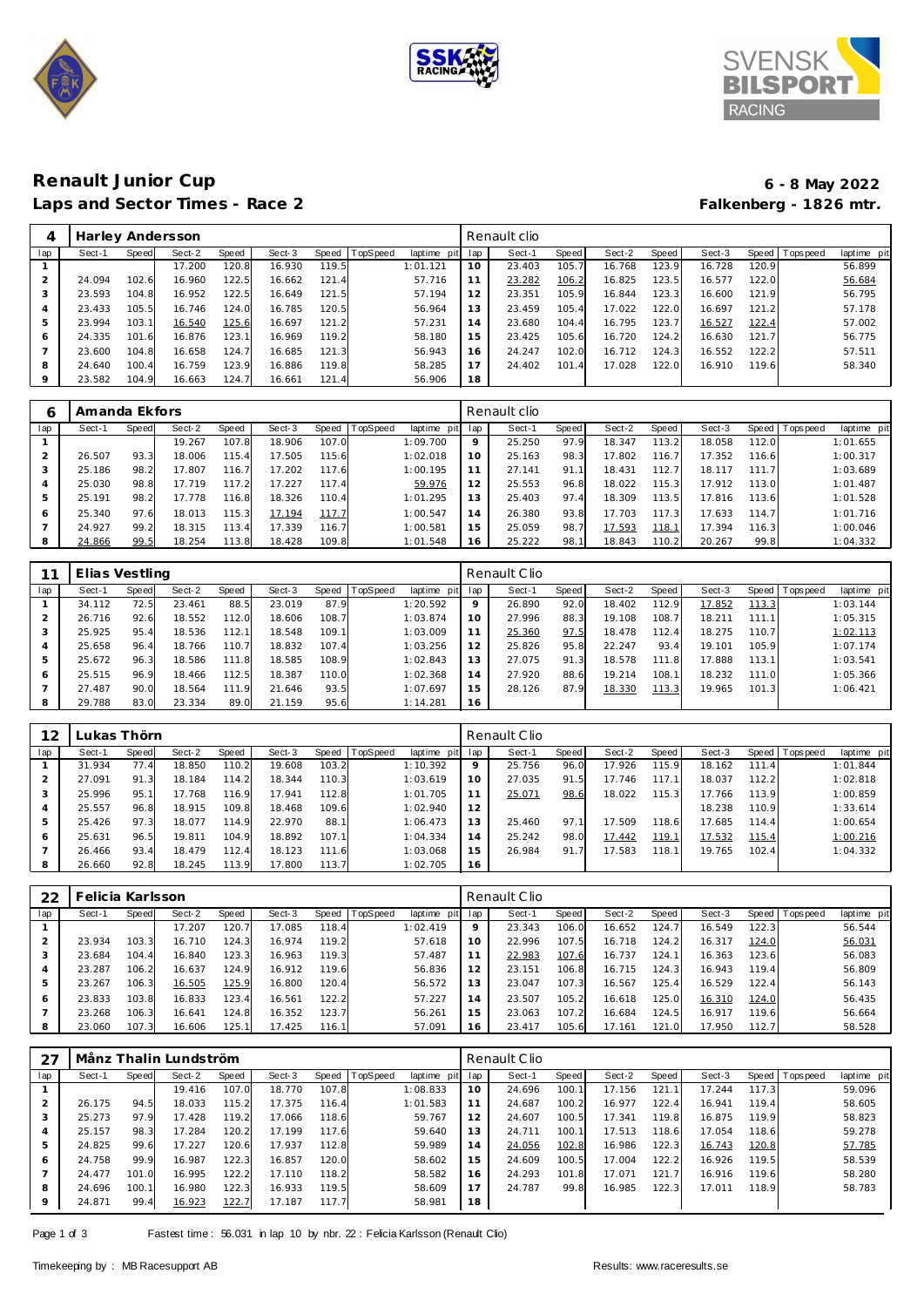





# **Renault Junior Cup 6 - 8 May 2022** Laps and Sector Times - Race 2

| 32      | Aston Bergström |       |        |       |        |       |          |             |     | Renault Clio RT |       |        |       |        |       |                                |
|---------|-----------------|-------|--------|-------|--------|-------|----------|-------------|-----|-----------------|-------|--------|-------|--------|-------|--------------------------------|
| lap     | Sect-1          | Speed | Sect-2 | Speed | Sect-3 | Speed | TopSpeed | laptime pit | lap | Sect-1          | Speed | Sect-2 | Speed | Sect-3 |       | Speed Tops peed<br>laptime pit |
|         |                 |       | 17.715 | 117.3 | 17.623 | 114.8 |          | 1:05.770    | 10  | 24.919          | 99.2  | 17.146 | 121.1 | 17.332 | 116.7 | 59.397                         |
|         | 25.192          | 98.2  | 17.417 | 119.3 | 17.527 | 115.4 |          | 1:00.136    | 11  | 24.140          | 102.5 | 17.189 | 120.8 | 17.217 | 117.5 | 58.546                         |
| 3       | 25.036          | 98.8  | 17.461 | 119.0 | 17.349 | 116.6 |          | 59.846      | 12  | 24.822          | 99.6  | 17.051 | 121.8 | 16.942 | 119.4 | 58.815                         |
| 4       | 24.507          | 100.9 | 17.698 | 117.4 | 17.228 | 117.4 |          | 59.433      | 13  | 27.573          | 89.7  | 17.916 | 115.9 | 17.528 | 115.4 | 1:03.017                       |
| 5       | 24.794          | 99.7  | 20.239 | 102.6 | 18.276 | 110.7 |          | 1:03.309    | 14  | 24.161          | 102.4 | 17.279 | 120.2 | 16.869 | 119.9 | 58.309                         |
| 6       | 24.322          | 101.7 | 17.298 | 120.1 | 16.911 | 119.6 |          | 58.531      | 15  | 24.855          | 99.5  | 18.787 | 110.6 | 17.615 | 114.9 | 1:01.257                       |
|         | 24.495          | 101.0 | 17.177 | 120.9 | 17.192 | 117.7 |          | 58.864      | 16  | 24.576          | 100.6 | 17.252 | 120.4 | 17.387 | 116.4 | 59.215                         |
| 8       | 24.858          | 99.5  | 17.241 | 120.5 | 16.835 | 120.2 |          | 58.934      | 17  | 25.489          | 97.0  | 17.682 | 117.5 | 18.027 | 112.2 | 1:01.198                       |
| $\circ$ | 24.822          | 99.6  | 17.205 | 120.7 | 16.952 | 119.3 |          | 58.979      | 18  |                 |       |        |       |        |       |                                |
|         |                 |       |        |       |        |       |          |             |     |                 |       |        |       |        |       |                                |

| 43  |        | ino Lundström |        |       |        |           |                 |             |         | Renault Clio |       |        |       |        |      |                |             |
|-----|--------|---------------|--------|-------|--------|-----------|-----------------|-------------|---------|--------------|-------|--------|-------|--------|------|----------------|-------------|
| lap | Sect-1 | <b>Speed</b>  | Sect-2 | Speed | Sect-3 | Speed   T | <b>TopSpeed</b> | laptime pit | lap     | Sect-1       | Speed | Sect-2 | Speed | Sect-3 |      | Speed Topspeed | laptime pit |
|     | 33.421 | 74.0          | 23.415 | 88.7  | 23.097 | 87.6      |                 | 1:19.933    | 8       | 31.630       | 78.2  | 22.710 | 91.5  | 21.640 | 93.5 |                | 1:15.980    |
|     | 32.633 | 75.8          | 22.831 | 91.0  | 21.938 | 92.2      |                 | 1:17.402    | $\circ$ | 31.134       | 79.4  | 22.337 | 93.0  | 21.182 | 95.5 |                | 1:14.653    |
|     | 31.118 | 79.5          | 22.468 | 92.5  | 21.667 | 93.4      |                 | 1:15.253    | 10      | 31.192       | 79.3  | 23.275 | 89.2  | 21.304 | 95.0 |                | 1:15.771    |
|     | 32.636 | 75.8          | 23.525 | 88.3  | 22.842 | 88.6      |                 | 1:19.003    |         | 29.217       | 84.6  | 22.081 | 94.1  | 21.034 | 96.2 |                | 1:12.332    |
|     | 30.154 | 82.0          | 23.294 | 89.2  | 21.277 | 95.1      |                 | 1:14.725    |         | 29.128       | 84.9  | 24.156 | 86.0  | 22.484 | 90.0 |                | 1:15.768    |
| 6   | 30.714 | 80.5          | 23.138 | 89.8  | 21.782 | 92.9      |                 | 1:15.634    | 13      | 32.859       | 75.3  | 24.110 | 86.2  | 20.358 | 99.4 |                | 1:17.327    |
|     | 30.710 | 80.5          | 23.386 | 88.8  | 21.158 | 95.6      |                 | 1:15.254    | 14      |              |       |        |       |        |      |                |             |

| 51  | Louise Larsson |       |        |                     |        |       |                 |                |     | Renault Clio |       |        |       |        |       |                 |             |
|-----|----------------|-------|--------|---------------------|--------|-------|-----------------|----------------|-----|--------------|-------|--------|-------|--------|-------|-----------------|-------------|
| lap | Sect-1         | Speed | Sect-2 | Speed               | Sect-3 | Speed | <b>TopSpeed</b> | laptime<br>pit | lap | Sect-1       | Speed | Sect-2 | Speed | Sect-3 |       | Speed Tops peed | laptime pit |
|     |                |       | 17.073 | 121.7               | 16.663 | 121.4 |                 | 1:03.118       | 10  | 23.701       | 104.4 | 16.762 | 123.9 | 16.595 | 121.9 |                 | 57.058      |
|     | 24.097         | 102.6 | 17.066 | 121<br><sup>7</sup> | 16.636 | 121.6 |                 | 57.799         | 11  | 24.110       | 102.6 | 16.871 | 123.1 | 16.723 | 121.0 |                 | 57.704      |
| 3   | 23.975         | 103.2 | 16.759 | 123.9               | 16.675 | 121.3 |                 | 57.409         | 12  | 23.929       | 103.4 | 16.861 | 123.2 | 16.577 | 122.0 |                 | 57.367      |
| 4   | 23.864         | 103.6 | 16.831 | 123.4               | 16.707 | 121.1 |                 | 57.402         | 13  | 24.070       | 102.8 | 17.097 | 121.5 | 16.537 | 122.3 |                 | 57.704      |
| 5   | 23.608         | 104.8 | 16.780 | 123.8               | 16.783 | 120.6 |                 | 57.171         | 14  | 23.852       | 103.7 | 16.995 | 122.2 | 16.558 | 122.2 |                 | 57.405      |
| 6   | 24.003         | 103.0 | 16.880 | 123.1               | 16.604 | 121.9 |                 | 57.487         | 15  | 23.779       | 104.0 | 16.846 | 123.3 | 16.661 | 121.4 |                 | 57.286      |
|     | 23.838         | 103.8 | 16.830 | 123.4               | 16.775 | 120.6 |                 | 57.443         | 16  | 23.703       | 104.3 | 16.785 | 123.8 | 16.624 | 121.7 |                 | 57.112      |
| 8   | 23.841         | 103.7 | 16.669 | 124.6               | 16.647 | 121.5 |                 | 57.157         |     | 23.891       | 103.5 | 19.880 | 104.5 | 16.735 | 120.9 |                 | 1:00.506    |
| 9   | 23.769         | 104.1 | 16.613 | 125.0               | 16.572 | 122.1 |                 | 56.954         | 18  |              |       |        |       |        |       |                 |             |

| 62  | Alexander Björk |       |        |       |        |               |                 |             |     | Renault Clio |       |        |       |        |       |                   |             |
|-----|-----------------|-------|--------|-------|--------|---------------|-----------------|-------------|-----|--------------|-------|--------|-------|--------|-------|-------------------|-------------|
| lap | Sect-1          | Speed | Sect-2 | Speed | Sect-3 | Speed         | <b>TopSpeed</b> | laptime pit | lap | Sect-1       | Speed | Sect-2 | Speed | Sect-3 |       | Speed   Tops peed | laptime pit |
|     |                 |       | 16.825 | 123.5 | 16.556 | 122.2         |                 | 59.631      | 10  | 23.411       | 105.6 | 16.582 | 125.3 | 16.473 | 122.8 |                   | 56.466      |
|     | 23.449          | 105.5 | 16.662 | 124.7 | 16.379 | 123.5         |                 | 56.490      | 11  | 23.464       | 105.4 | 16.520 | 125.7 | 16.367 | 123.6 |                   | 56.351      |
|     | 23.638          | 104.6 | 16.552 | 125.5 | 16.417 | 123.2         |                 | 56.607      | 12  | 23.373       | 105.8 | 16.950 | 122.5 | 16.410 | 123.3 |                   | 56.733      |
|     | 23.398          | 105.7 | 16.511 | 125.8 | 16.397 | 123.4         |                 | 56.306      | 13  | 23.285       | 106.2 | 16.613 | 125.0 | 16.397 | 123.4 |                   | 56.295      |
| 5   | 23.595          | 104.8 | 16.500 | 125.9 | 16.421 | 123.2         |                 | 56.516      | 14  | 23.511       | 105.2 | 17.235 | 120.5 | 16.795 | 120.5 |                   | 57.541      |
| 6   | 23.544          | 105.0 | 16.528 | 125.7 | 16.416 | 123.2         |                 | 56.488      | 15  | 23.378       | 105.8 | 16.644 | 124.8 | 16.342 | 123.8 |                   | 56.364      |
|     | 23.402          | 105.7 | 16.516 | 125.8 | 16.292 | <u> 124.2</u> |                 | 56.210      | 16  | 23.467       | 105.4 | 16.740 | 124.1 | 16.404 | 123.3 |                   | 56.611      |
| 8   | 23.485          | 105.3 | 16.898 | 122.9 | 16.558 | 122.2         |                 | 56.941      | 17  | 23.344       | 105.9 | 16.555 | 125.5 | 16.342 | 123.8 |                   | 56.241      |
|     | 23.673          | 104.5 | 16.654 | 124.7 | 16.357 | 123.7         |                 | 56.684      | 18  |              |       |        |       |        |       |                   |             |

| 72  | Oscar Klingström |       |        |       |        |           |          |                |     | Renault Clio |       |        |       |        |       |                |             |
|-----|------------------|-------|--------|-------|--------|-----------|----------|----------------|-----|--------------|-------|--------|-------|--------|-------|----------------|-------------|
| lap | Sect-1           | Speed | Sect-2 | Speed | Sect-3 | Speed   T | TopSpeed | laptime<br>pit | lap | Sect-1       | Speed | Sect-2 | Speed | Sect-3 |       | Speed Topspeed | laptime pit |
|     |                  |       | 16.819 | 123.5 | 17.147 | 118.0     |          | 1:01.554       | 10  | 23.443       | 105.5 | 16.713 | 124.3 | 16.620 | 121.7 |                | 56.776      |
|     | 24.086           | 102.7 | 16.785 | 123.8 | 16.619 | 121.7     |          | 57.490         | 11  | 23.694       | 104.4 | 16.741 | 124.1 | 16.394 | 123.4 |                | 56.829      |
|     | 23.826           | 103.8 | 16.685 | 124.5 | 16.738 | 120.9     |          | 57.249         | 12  | 23.401       | 105.7 | 16.847 | 123.3 | 16.501 | 122.6 |                | 56.749      |
|     | 23.523           | 105.1 | 16.609 | 125.1 | 17.063 | 118.6     |          | 57.195         | 13  | 23.802       | 103.9 | 16.741 | 124.1 | 16.577 | 122.0 |                | 57.120      |
|     | 23.716           | 104.3 | 16.682 | 124.5 | 16.558 | 122.2     |          | 56.956         | 14  | 23.792       | 104.0 | 16.685 | 124.5 | 16.489 | 122.7 |                | 56.966      |
| 6   | 24.630           | 100.4 | 16.792 | 123.7 | 16.750 | 120.8     |          | 58.172         | 15  | 23.537       | 105.1 | 16.696 | 124.4 | 16.524 | 122.4 |                | 56.757      |
|     | 23.654           | 104.6 | 16.664 | 124.7 | 16.598 | 121.9     |          | 56.916         | 16  | 24.203       | 102.2 | 16.902 | 122.9 | 16.466 | 122.9 |                | 57.571      |
| 8   | 24.683           | 100.2 | 16.865 | 123.2 | 17.123 | 118.2     |          | 58.671         |     | 25.085       | 98.6  | 16.905 | 122.9 | 16.768 | 120.7 |                | 58.758      |
|     | 23.609           | 104.8 | 16.688 | 124.5 | 16.365 | 123.6     |          | 56.662         | 18  |              |       |        |       |        |       |                |             |

| 75  | Albin Gustafsson |       |        |       |        |       |          |                 |    | Renault Clio |       |        |                       |        |        |                 |             |
|-----|------------------|-------|--------|-------|--------|-------|----------|-----------------|----|--------------|-------|--------|-----------------------|--------|--------|-----------------|-------------|
| lap | Sect-1           | Speed | Sect-2 | Speed | Sect-3 | Speed | TopSpeed | laptime pit lap |    | Sect-1       | Speed | Sect-2 | Speed                 | Sect-3 |        | Speed Tops peed | laptime pit |
|     |                  |       | 18.872 | 110.7 | 18.555 | 109.0 |          | 1:08.478        | 10 | 24.993       | 99.0  | 16.964 | 122.4                 | 17.500 | 115.61 |                 | 59.457      |
|     | 25.941           | 95.3  | 17.311 | 120.0 | 17.415 | 116.2 |          | 1:00.667        |    | 24.213       | 102.1 | 16.968 | 122.4                 | 17.215 | 117.5  |                 | 58.396      |
|     | 25.387           | 97.4  | 17.150 | 121.  | 17.187 | 117.7 |          | 59.724          | 12 | 24.855       | 99.5  | 17.051 | 121.8                 | 16.966 | 119.3  |                 | 58.872      |
|     | 25.075           | 98.6  | 17.075 | 121.7 | 17.298 | 117.0 |          | 59.448          | 13 | 24.579       | 100.6 | 17.038 | 121.9                 | 16.951 | 119.4  |                 | 58.568      |
| 5   | 25.126           | 98.4  | 17.277 | 120.2 | 18.299 | 110.6 |          | 1:00.702        | 14 | 24.413       | 101.3 | 16.990 | 122.3                 | 16.949 | 119.4  |                 | 58.352      |
| O   | 24.704           | 100.1 | 17.059 | 121.8 | 17.076 | 118.5 |          | 58.839          | 15 | 24.544       | 100.8 | 17.112 | 121<br>$\overline{A}$ | 16.964 | 119.3  |                 | 58.620      |

Page 2 of 3 Fastest time : 56.031 in lap 10 by nbr. 22 : Felicia Karlsson (Renault Clio)